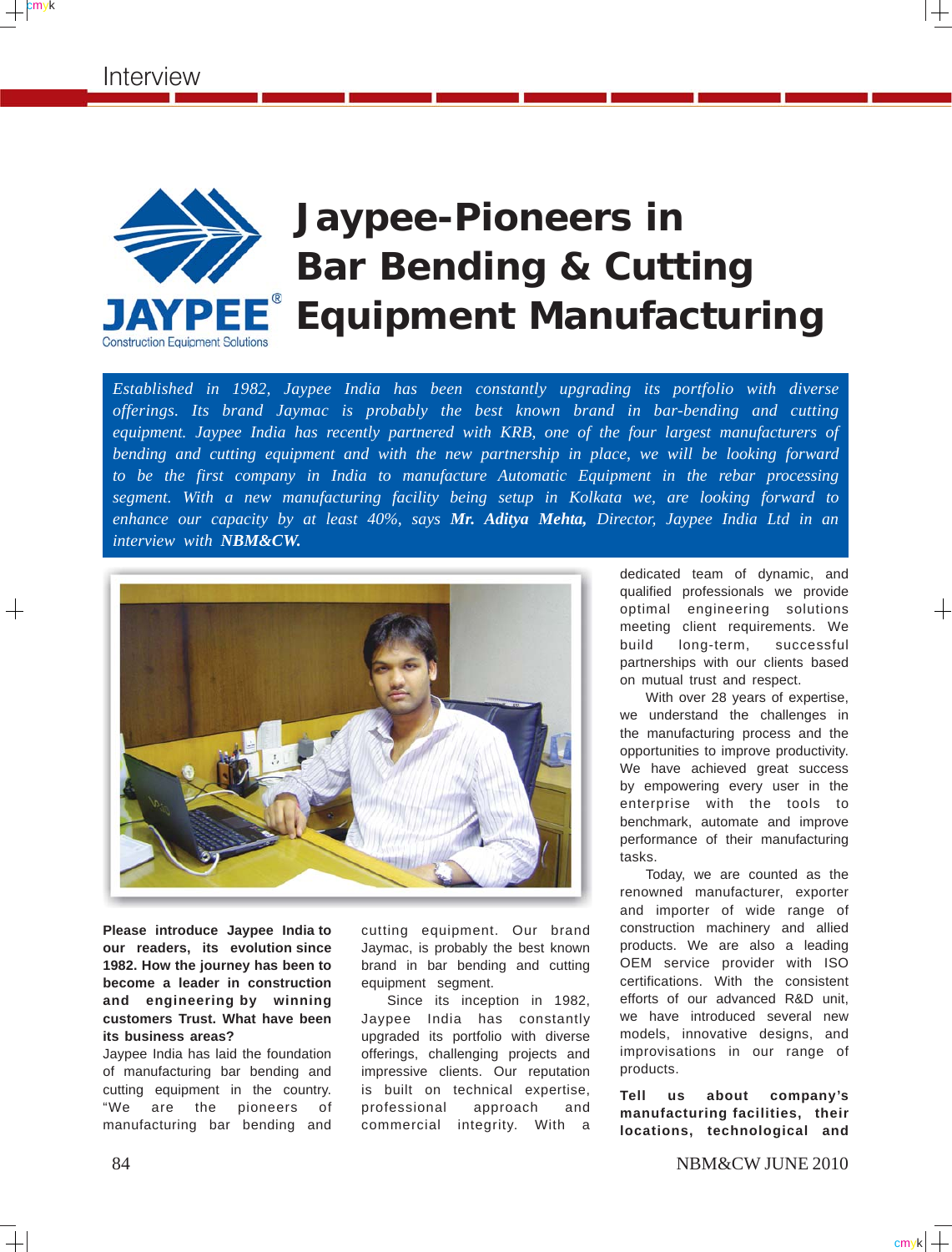## Interview

cmyk

**engineering assets to provide vast and exhaustive range of products and its complete product lineup available in the country to serve all major segments in construction equipment.**

Jaypee has manufacturing facilities in Howrah, Kolkata, and in Taloja, Navi Mumbai where we have a dedicated R&D wing to integrate advanced technological changes, and modifications, using state-of-the-art-equipment.

The company has state-of-theart-infrastructure facility equipped with modern technologies so as to provide top-notch quality products to its esteemed clients. Our inhouse design unit and a manufacturing unit ensure that the products are made in compliance with international standards. The design unit creates innovative and customized designs, as per clients' requirements specifications. The manufacturing unit is equipped with various advanced manufacturing machines that allow the company to stay ahead of its competitors by offering unmatched quality of products.

We are using CNC Jig Boring Machines, CNC Milling Machines and numerous hi-tech machine tools which help us achieve the desired production requirements whilst keeping the quality at par with International standards.

We have a wide range of construction machinery and allied products in our product portfolio. Our range of products in Rebar processing equipment are Bar Bending Machines, Bar Shearing Machines, Bar Decoiling and Straightening Machine, Scrap Bar Straightening Machine, Portable Cutting Machine, Radius Bending Machine, Manual Stirrup Bending Machine, Spiral Bender. Besides, Batch Mix Plant, Concrete Mixer, Mini Dumper, Walk Behind Vibratory Roller, Tower Crane, Passenger Hoist, etc include our



product range in Concrete processing and Material handling equipment.

**We understand that recently you have entered into an agreement with KRB, one of the four largest manufacturers of bending and cutting equipment for upgrading your product line in rebars processing equipment. How do you look at this new collaboration**

**UNITED** 

**strengthening the marketing prospects of your existing product line? What market share the company expects to garner through this new venture in the next two-three years.**

Jaypee India has partnered with KRB, one of the four largest manufacturers of bending and cutting equipment and together will be promoting steel service centers in India with primary objective of providing readymade steel at site. The concept of the Compact Rebar Shop, brought by KRB Machinery, US, in association with Jaypee India Ltd, is sure to make construction practices more efficient, speed up work and bring down wastage of steel to the bare minimum. Our technical collaboration with KRB

ensures the use of latest international technological developments for our existing product line and introduction of a large portfolio of Automatic equipment. With this new partnership in place, we will be looking forward to be the first company in India to manufacture Automatic Equipment in the rebar processing segment.

**The company is endowed with a dedicated R&D wing to facilitate advanced technological changes and modifications in its product range as per needs. What are company's milestone technological contribution through its R&D wing including new products launches having innovative designs and improvisations incorporated to its existing product range?**

The company's recent launches include Bar Decoiling machine and Scrap straightening machine. Both are material saving machines thus minimizing wastage. The industry has given a tremendous response to these new offerings as they provided them with substantial savings not only for their company but even for

 $cm$ <sub>y</sub>k $\vert \perp$